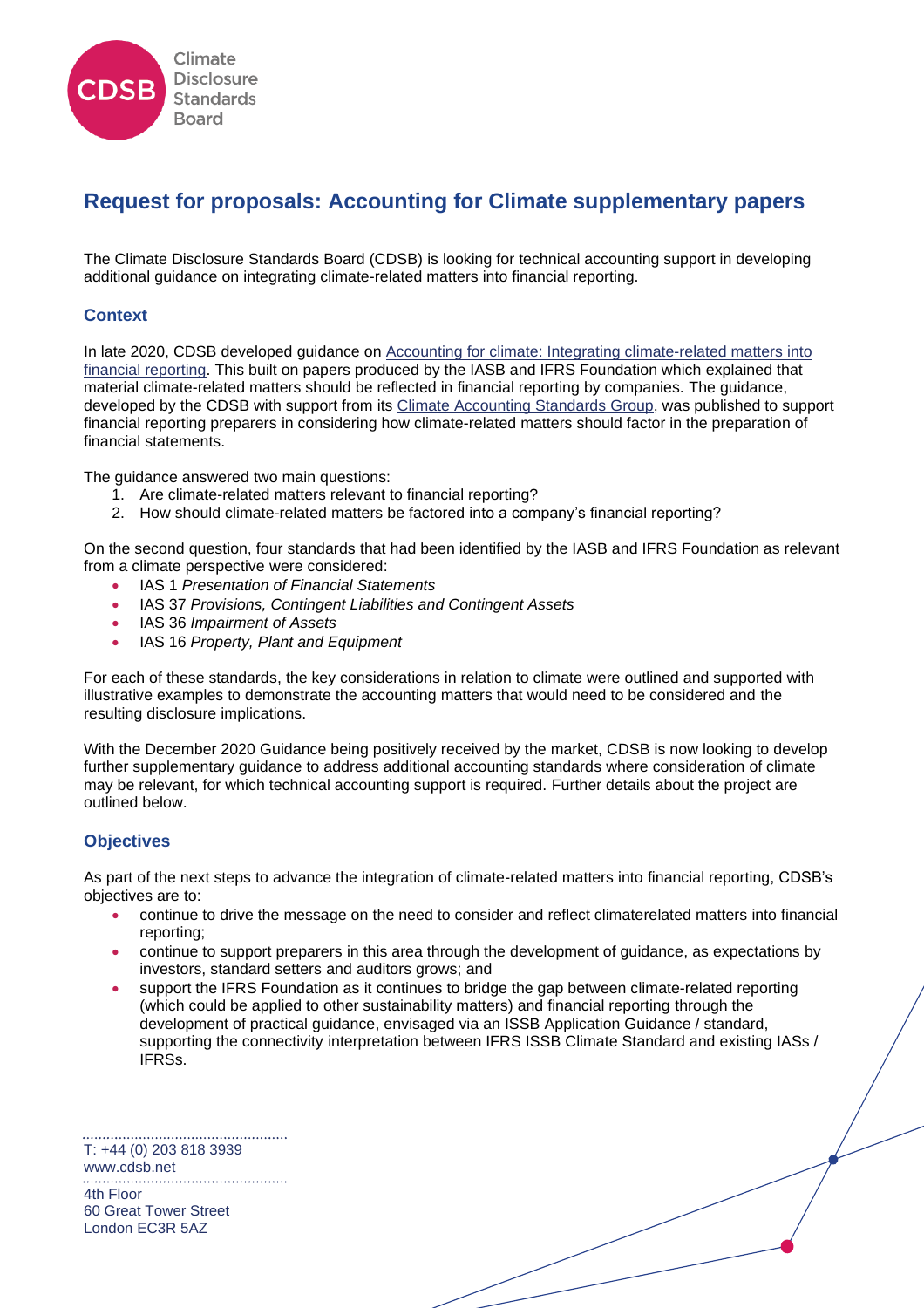# **Required deliverables**

- **1. Overall**
	- Develop content for two supplementary papers addressing the accounting and disclosure considerations in relation to climate for additional accounting standards.
	- Content to follow the structure was used in the original Accounting for Climate guidance:
		- o Outlining and discussing the key accounting and disclosure matters that preparers need to be aware of and consider from a climate perspective; and
		- o Developing approximately one to three illustrative examples for each standard, as required, to practically illustrate the accounting matters that preparers should consider and the resulting disclosures that would be expected.

## **2. Supplementary paper 1**

The first supplementary paper will cover those standards identified as relevant from a climate perspective by the IASB / IFRS Foundation that were not covered in the original guidance:

- IAS 2 *Inventories*
- IAS 12 *Income Taxes*
- IFRS 7 *Financial Instruments: Disclosures*
- IFRS 9 *Financial Instruments*
- IFRS 13 *Fair Value Measurement*
- IFRS 17 *Insurance Contracts*

#### **3. Supplementary paper 2**

The second supplementary paper will cover additional standards that were not highlighted by the IASB / IFRS Foundation, but may be particularly relevant from a climate-perspective. The final list of standards is **still to be agreed**, but will likely include:

- IFRS 2 *Share-based Payment*
- IAS 19 *Employee Benefits*
- IAS 41 *Agriculture*
- IFRS 6 *Exploration for and Evaluation of Mineral Resources*
- IFRS 15 *Fair Value Measurement*
- IFRS 16 *Insurance Contracts*

## **Process and timeline**

The service provider will be responsible for drafting the technical content for the two supplementary papers as outlined in the Required deliverables, but can draw on input / support from the CDSB team and relevant members of the climate accounting standards group.

The draft supplementary papers will need to go through a review process by CDSB and its climate accounting standards group for comments and feedback, which are to be addressed by the service provider with support from CDSB.

CDSB will be responsible for the ultimate publication for the papers (including formatting and design work). The contribution of the service provider will be appropriately recognised (for example, through joint branding) and this can be agreed.